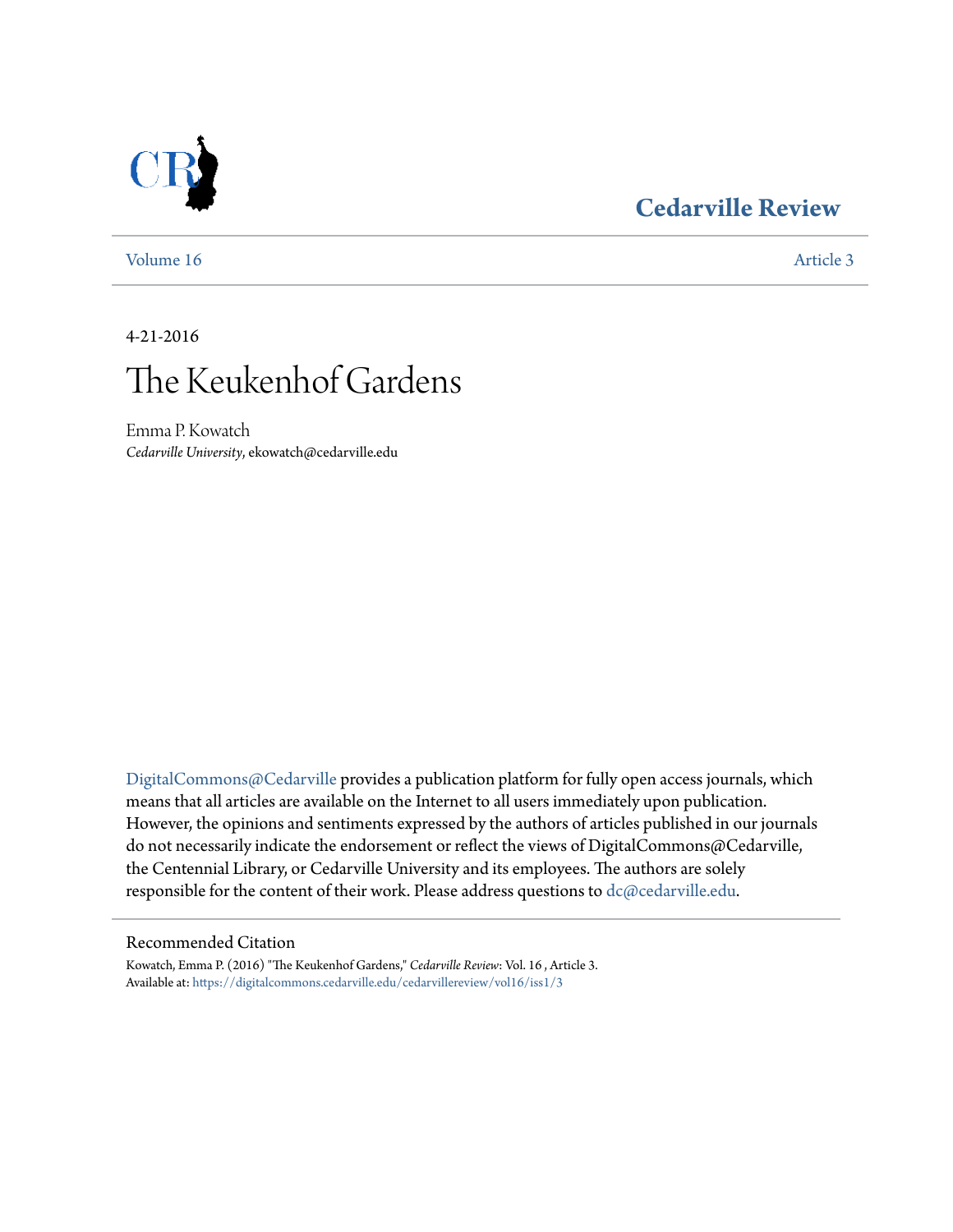## The Keukenhof Gardens

Browse the contents of [this issue](https://digitalcommons.cedarville.edu/cedarvillereview/vol16/iss1) of *Cedarville Review*.

#### **Creative Commons License**  $\bigcirc$   $\circ$

This work is licensed under a [Creative Commons Attribution-Noncommercial-No Derivative Works 4.0](http://creativecommons.org/licenses/by-nc-nd/4.0/) [License.](http://creativecommons.org/licenses/by-nc-nd/4.0/)

#### **About the Contributor (Optional)**

Theatre major learning about humans and their complex interactions with each other. Thankful for stories and the power we all have to empathize with each other.

Follow this and additional works at: [https://digitalcommons.cedarville.edu/cedarvillereview](https://digitalcommons.cedarville.edu/cedarvillereview?utm_source=digitalcommons.cedarville.edu%2Fcedarvillereview%2Fvol16%2Fiss1%2F3&utm_medium=PDF&utm_campaign=PDFCoverPages)



This fiction is available in Cedarville Review: [https://digitalcommons.cedarville.edu/cedarvillereview/vol16/iss1/3](https://digitalcommons.cedarville.edu/cedarvillereview/vol16/iss1/3?utm_source=digitalcommons.cedarville.edu%2Fcedarvillereview%2Fvol16%2Fiss1%2F3&utm_medium=PDF&utm_campaign=PDFCoverPages)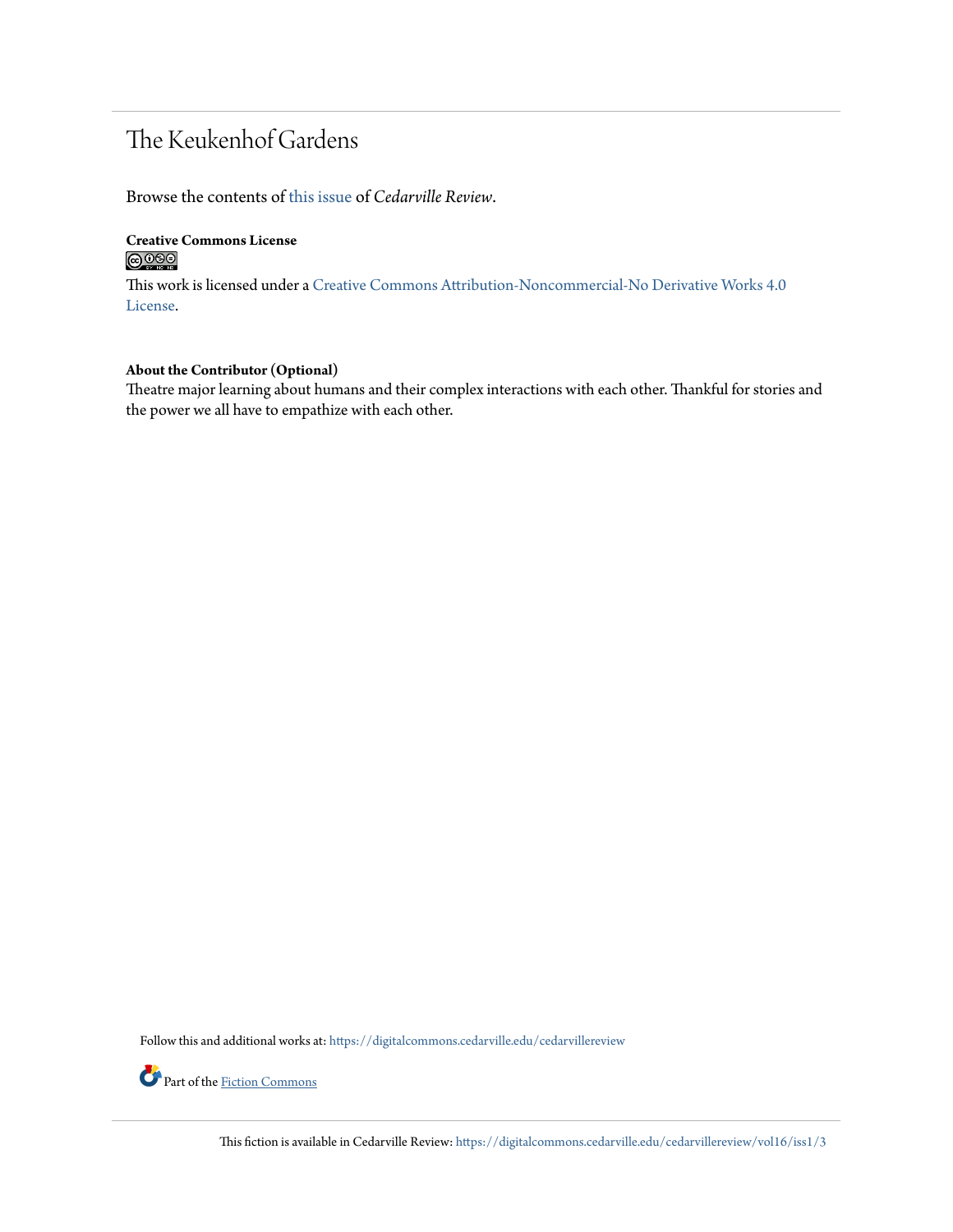## The Keukenhof Gardens

#### *fiction By Emma Kowatch*

"I don't want to be married anymore."

The words walk straight out of Alayna's mouth and into my brain, like a door-to-door salesman walks straight into your house to clean your perfectly fine carpet with his over-priced, better-thanlife vacuum cleaner. Even though we're in the Keukenhof Gardens, I feel like everyone in the park knows what has just been said. As those seven words, one for each year of our marriage, reach my ears, I experience a slow-rewind of VHS fuzz. A blur of angry reds, shocked pinks, and confused yellows flash across my eyes. Dutch tulips, the only witnesses to my humiliation, surround me. The colors rewind: Technicolor unplugged. Her delicate, soft shoulders suddenly feel rigid and brittle in my hands. I retract my fingers and drop my arms.

I'm not on vacation in the Netherlands but sitting on the couch in Lucy and Ricky Ricardo's apartment living room. Except here, the jokes don't sound funny. They come out familiar and stupid. Ricky's loud laugh is cruel and Lucy's just an awkward fool. Marriage is comical.

Tourists muck around. Pamphlets gossip in the wind. A wasted clear sky averts its eyes. Our new Adrie drools on my shoulder. Her exhaustion organizes into a deep rhythm of exhales and inhales. A fly zooms in and out of her inherited dark curls. The second she entered this world, we could tell she looked more like me. Unlike our first creation, Michelle, who parades ahead. Her four-yearold fingers bless each member of the tulip mob, even her awkward stride resembles her mother. Ten seconds ago, my day was beautiful. Ten seconds ago, this spontaneous vacation was comfort23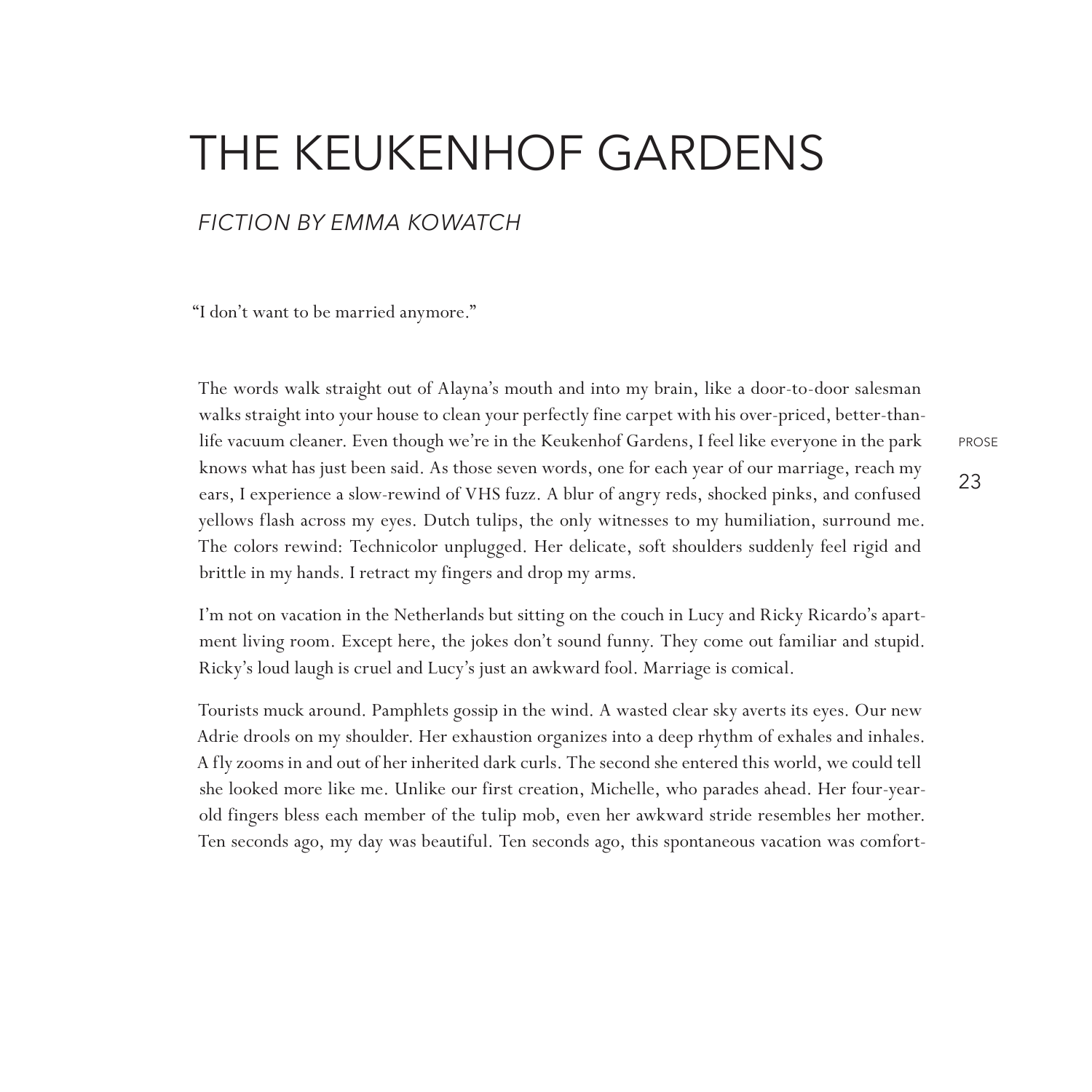able. Now it is painful and pathetic.

"I don't want you anymore." The words sounded harsher as I mentally push replay. I mute the furious questions. I skip over my wounded ego. I can fix this. Yeah, I can fix this. I just need to find the loop whole, the plot twist, the solution. I look up to Alayna for visual aid.

She's picked up her pace. She walks about a foot in front of me on the sidewalk path. I stare at the back of her head, champagne pouring out in shiny soft locks. Her pale skin, softer and fuller from carrying two children, is dotted with goose bumps. Is it colder? I'm sweating. With each step, Alayna's retro black skirt swishes in beat with the nervously shifting blossoms. She turns to look at me. It wakes me from a hypnotic daze.

**CEDARVILLE** REVIEW

24

Her freckles crowd, her blue eyes shove, and her eyebrows cross their arms. This is not the look I get when I've forgotten to text when I'm coming home. It's not the look I get when I don't compliment her new dress. It's not the look I get when I go off on the interesting details of the making of Casablanca. Those looks I can fix with a kiss on the neck, an "I'm sorry," or a dip into a slow dance.

No, I've never seen this face directed at me before. This face barges in when the family room suddenly doesn't "look right" and a garage sale is held in our front yard a couple hours later. This face smirks as Alayna hangs up on her boss and declares, "I'm quitting publishing to focus more on my painting!" This face comes when Alayna wants to leave city life to move back to easy-going Huntington Beach.

"Dad, can I run to the tree?"

I look away from my wife and see Michelle point to a tree fifteen feet away. Her face is decorated with her mother's determination. I want to vomit. The words have morphed again: "I don't love you anymore."

"Yeah, don't go any further and come right back." The answer leaves my mouth. I realize I'm the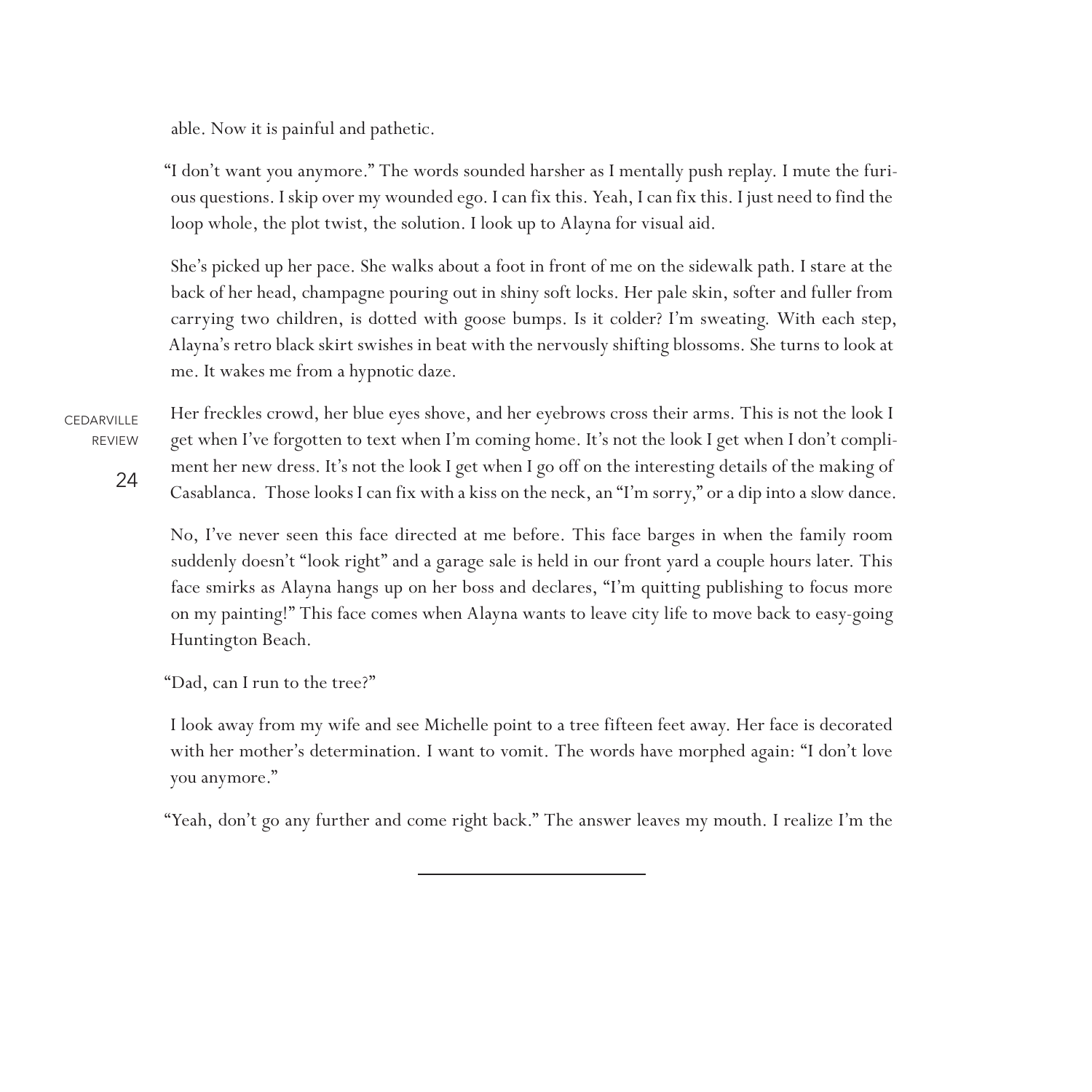mismatched couch. I'm the boring job. I'm cramped New York City. And my wife doesn't want to be married to me anymore.

Adrie looks peaceful with her small body glued to Graham's shoulder. Her little feet bob in beat to Graham's stride. She sleeps so hard. She doesn't have a care in the world. I'm going to have to feed her soon. And Michelle will be hungry too. Do I even have any snacks left? It's ten in the morning and I've already said "No" to Michelle a million times. Goodness, are we always butting heads? She walks so confidently ahead. It's like she doesn't even need us. Was that how I walked from my parents years ago?

Adrie makes a noise. It's amazing how calm Michelle and Adrie look when they're fast asleep. Their lives are filled with more rest than anything else. I am so tired. I feel numb to all this...Aughh, we're in the Netherlands I should be the happiest girl in the world. I tuck my hair behind my ears and rub my pointer finger and thumb back and forth across my head.

I should dye my hair blue. I've always wanted to do that.

Graham sees Michelle twirl around in three circles then fall on her bum. He acts like this is the most entertaining thing to ever happen to him. He bursts into chuckles and points. I push a soft smile. How does he do it? How does he get so excited for every little thing? I mean it was thrilling at first, but now we're just doing the same thing every day.

My life goes through patterned motions of making messes and then cleaning them up. Over and over and over again. I put the kids in clean clothes only to have throw-up, dirt, food, and crap decorate them in a matter of minutes. Then I wash the clothes, wash the kids and start over again the next day. I make a mess cooking then have to clean it up. I make a mess with toys, trying to distract Michelle for forty-minutes so that I can have a few minutes to myself, then I have to gather them all up. I've become a dried paint brush. If I'm put through one more mess and one more clean-up, I'll snap.

Graham tries so hard. So. Hard. Graham says "the messes are part of the beauty." But he doesn't have to clean most of those "works of art." He treads lightly around me. I feel like he's always trying to depict what's wrong with me so that he can fix it, like one of his floor plans. And the other night,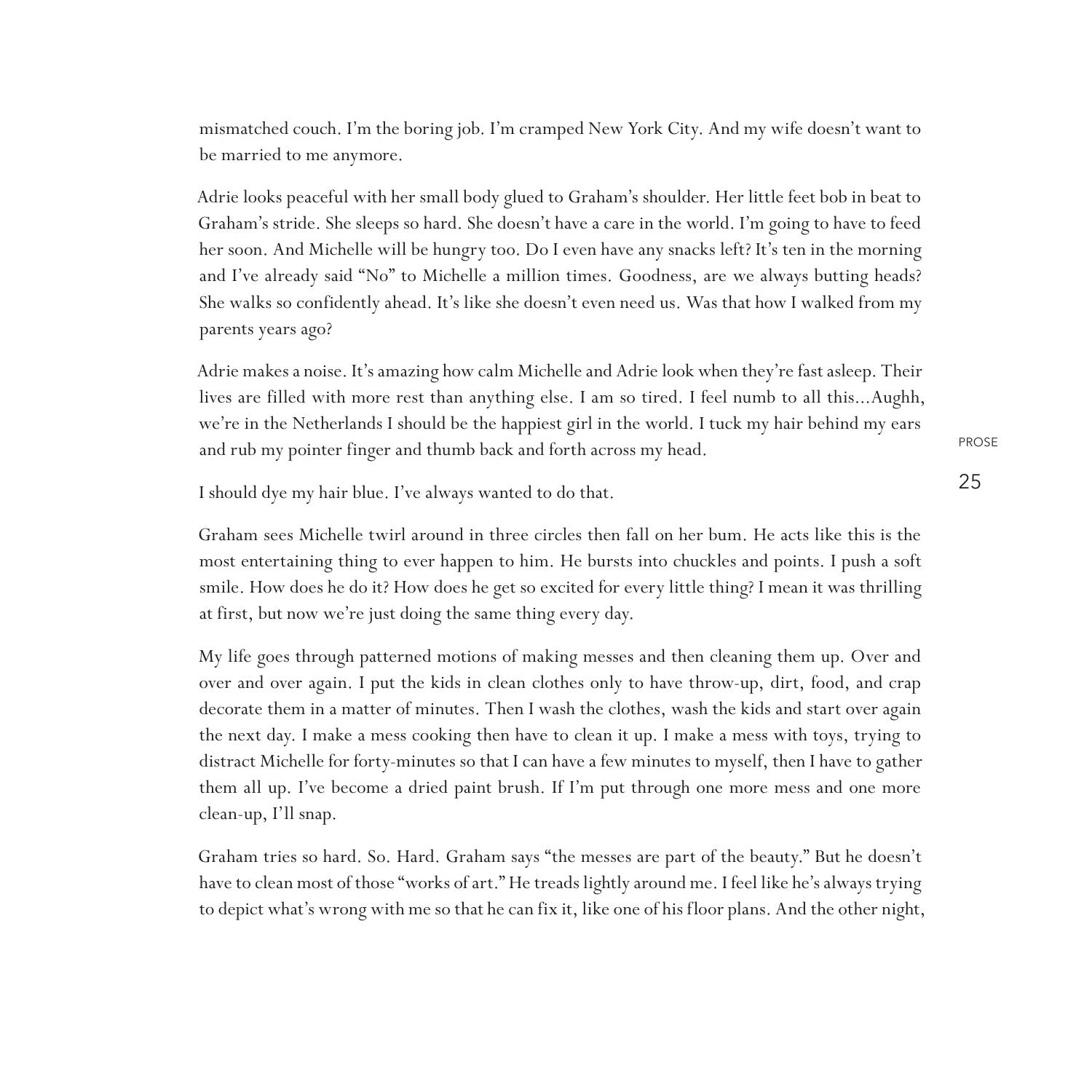when I was stressed about the art gallery, I blew up in his face about something stupid like dinner or bedtime. I can't even remember why.

Have I changed Adrie's diaper recently?

He looks happy. Like he was made to do this: carry Adrie, keep an eye on Michelle, walk in step by my side, enjoy this vacation, then return to the normal pace of repeated messes. He could keep doing this and be content. Even in this new, foreign environment, it feels like an average day because we're doing the same thing we always do at home. Same routines. I wasn't made for this. My body aches for something different. My curious feet stumble out of patterned walk, and suddenly I stub my toe. It cuts and begins to bleed, the red looks the same as the group of tulips to my right. Before I can even feel the pain, Graham reaches out to steady me. My shoulders expect his familiar touch. But this physical contact itches, feels cold.

CEDARVILLE REVIEW

26

I stop, bracing against his palms. The words are released with surprised ease.

"I don't want to be married anymore."

"I don't want to be married anymore."

"Dad, can I run to the tree?"

"Yeah, don't go any further and come right back."

"Graham? Graham. Talk to me. What are you thinking right now?"

Adrie yawns.

"Please, just say something."

"I don't...I don't know what to say."

A few feet behind Alayna and Graham, a family of six laughs as they snap a group picture. Alayna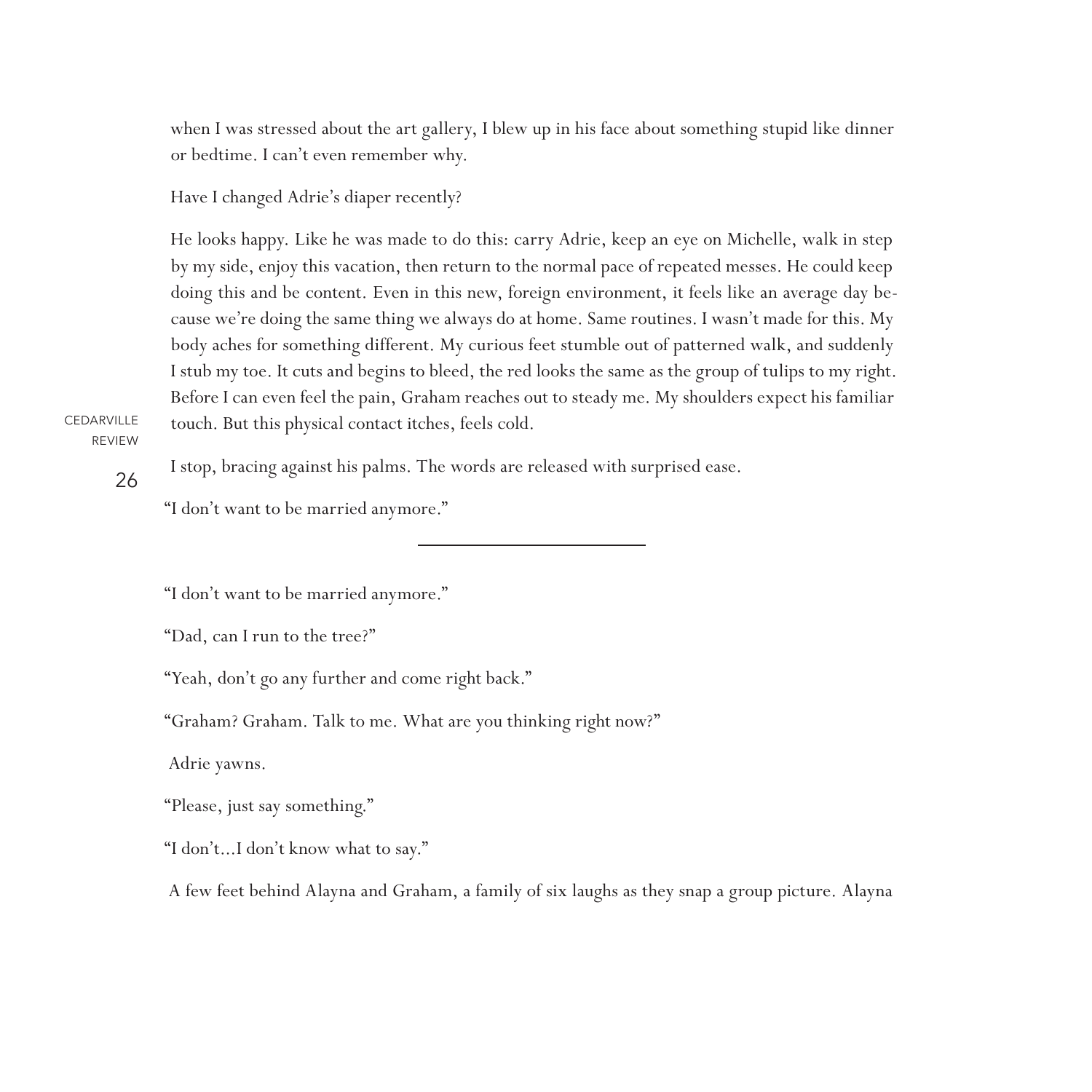glances behind. This confrontation halts their sightseeing.

"Alayna, I love you. Don't you—"

"Graham. I'm not try—"

"How long have you felt this way?"

Alayna pushes ahead. "I hadn't really thought much about it till this point, but...a while."

"You just decided right now?"

"No, Graham, I uh...I think I decided a long time ago, but I'm just now—"

PROSE "What are you talking about?" Graham takes three long strides and matches Alayna's determined pace.

"I mean, I think I've felt this way for a while, but I've been covering it up with...other things."

27

"And so you want a divorce? That doesn't make sense."

"I mean, is this all it's going to be? Really? For the rest of our lives? I need different. I need something different, to go away or to discover something else. I—"

"Okay." Graham stops, realizing they're about to pass the tree Michelle's running to. He watches her strawberry blonde head bounce closer to the tree.

"Okay?" Alayna turns back to Graham.

"Okay."

"You mean, you agree? You think I should—"

"Obviously you need some time to breathe. I've been working too much. We talked about that, and you seemed fine about it, but you're tired. You need to get away. We can figure out what's wrong."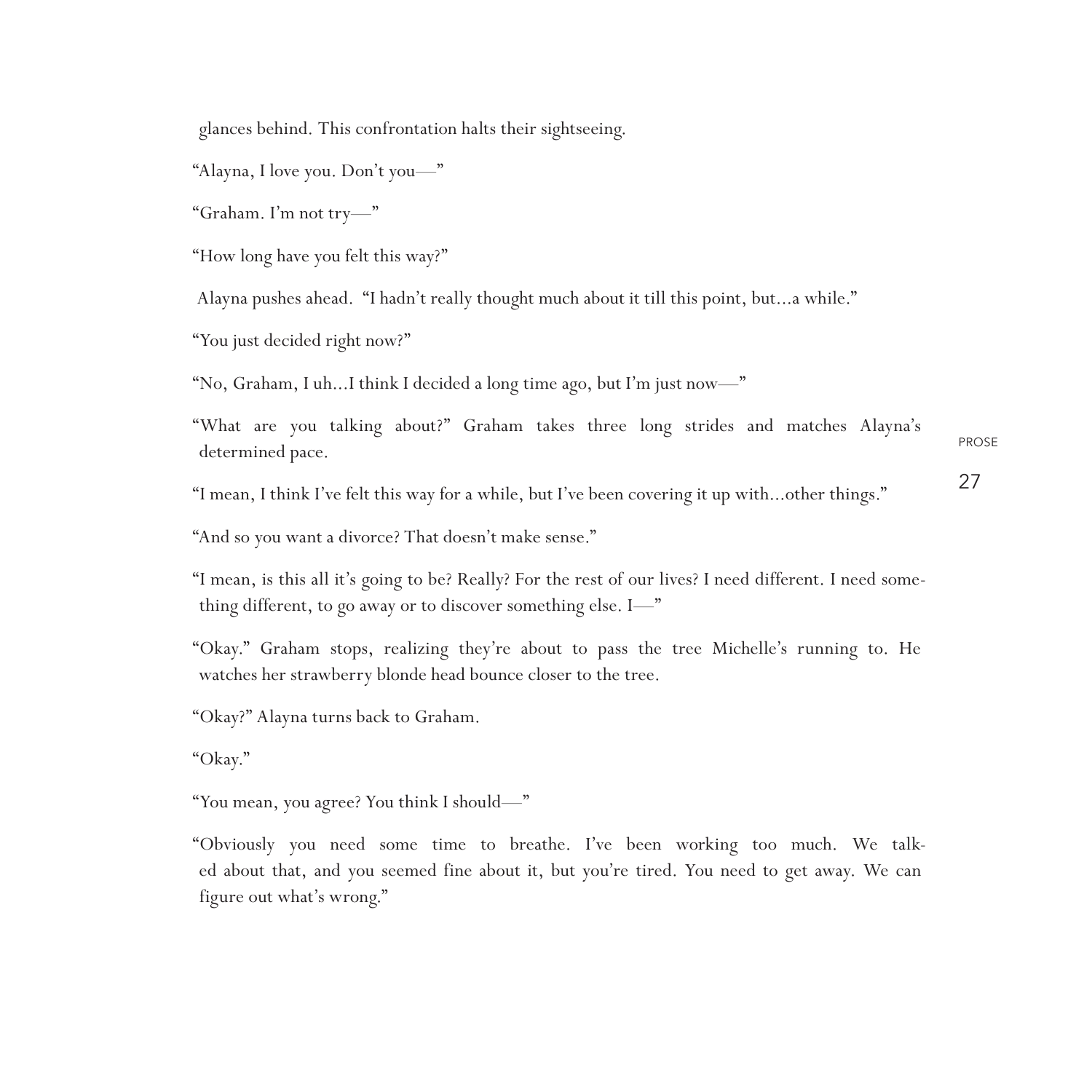"What's wrong? Graham, nothing's wrong. We're getting away right now. Nothing needs to be fixed."

"No, something is clearly wrong if you just want to leave a family, a marriage of seven years. Just explain it to me so I can help."

"Nine years."

"What?"

"We've been together nine years. Married for seven. Do those two years before not count?"

"No, of course they count, but we were just living together, this is—"

CEDARVILLE REVIEW

"What? A promise? I took those two years seriously. Neither of us wanted to commit, but we moved in anyway. That was a big step for me."

28

"I know."

"But that wasn't enough. You wanted to make sure everything was planned out."

"You're making it sound like I forced you to marry me."

The wind seems to take a hint from the subject and begins to pick up. The tulips bend with the wind, trying to catch a glimpse of the chipped, wearing relationship.

"No, I'm not saying that."

"You wanted to marry me. You were excited. You're not Holly from Breakfast at Tiffany's."

"What does that even mean?"

"This is us! You said it was a "new adventure." And then Michelle happened and we were doing so good. I mean, I thought we were doing good! You seemed happy. You were happy! I know it's getting a little crazier with Adrie, but it's worth it, isn't it? Your daughters, aren't they worth it?"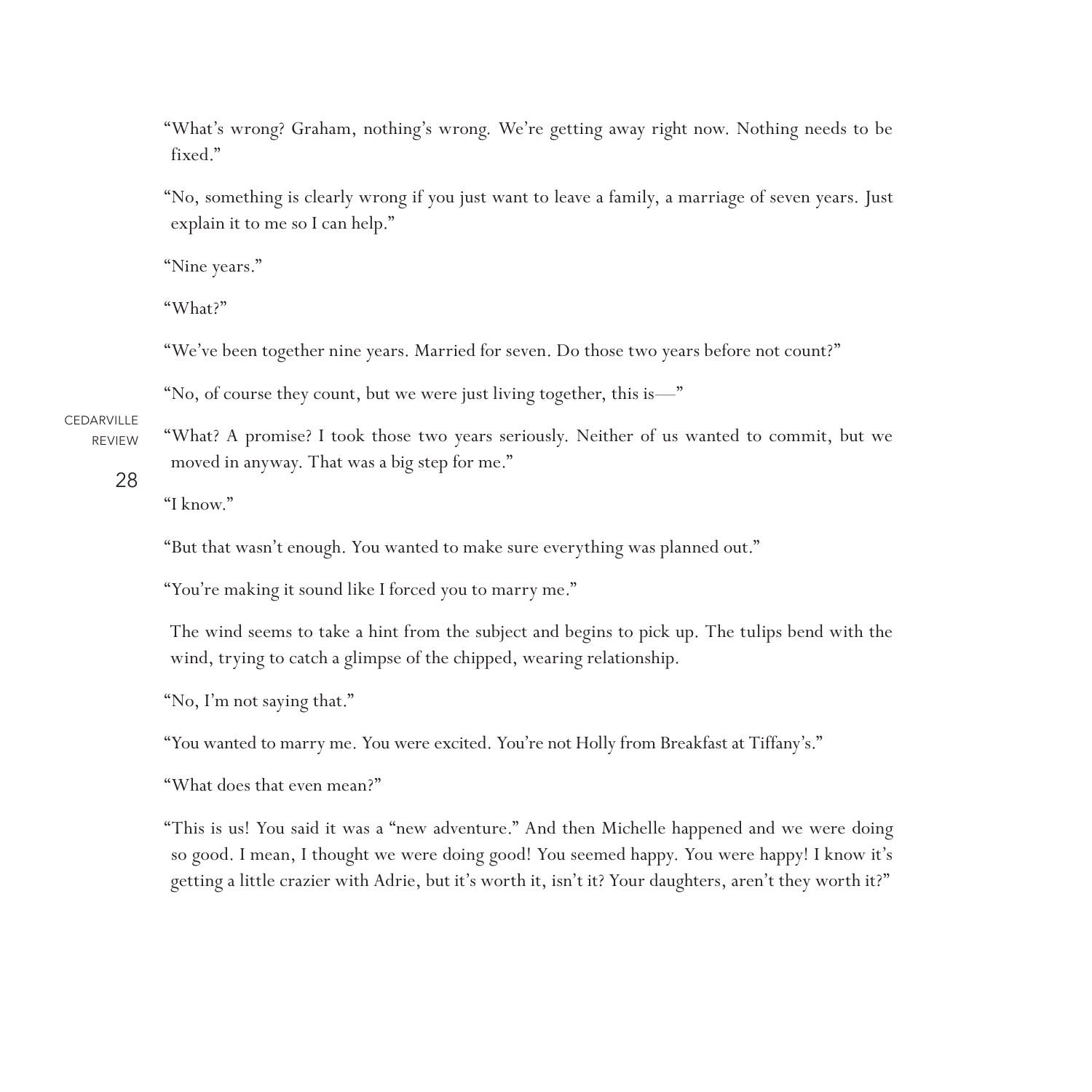The family of six has caught up and awkwardly shuffles around Alayna and Graham.

"And me? What about me? I love you, Alayna. Alayna, look at me. Please, I—I need to know... I just—I want you to—"

"I'm sorry."

"Please, Alayna."

"Graham. I'm sorry, but I don't want to be married anymore. There's nothing to fix. You haven't done anything wrong."

"I love you."

PROSE "I need to do this. I'll still help with the girls of course. I love them. I love you."

29

"Alayna. Alayna, look at me."

"Hey, Mom, Dad, look how fast I run and run!" Michelle has passed the tree and is attempting a live-action-Monet-tulip-dance. She ducks and twirls through the reds, yellows, and pinks.

Alayna watches, a blank canvas.

Graham watches Alayna.

"Mom! Dad!"

"That was so fast, babe!" Graham turns Alayna towards him.

"What are we doing? This is crazy. I'm hearing you. I think I understand. But let's just wait till we get home. We can talk about it. We can—"

"Fix it."

"I love you." Graham wilts. "That's not enough is it?" He clutches Adrie tighter. "You've already decided. Just like that. In three minutes, you've decided. What about me? Do I